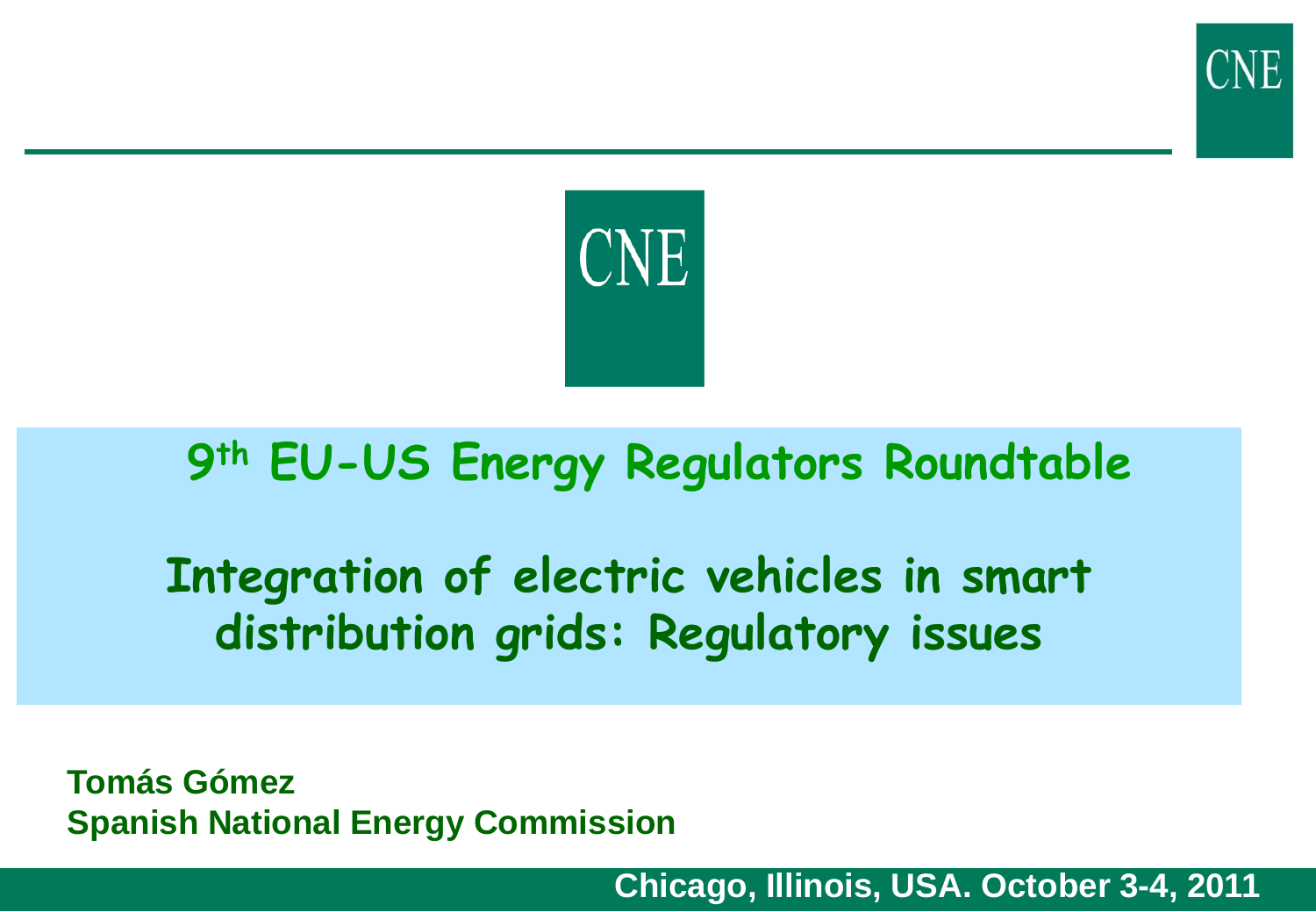## **Contents**

- 1. Introduction
- 2. Regulatory framework
- 3. EV charging modes
- 4. Policy and regulatory roadmap
	- *Phase I: Home charging*
	- *Phase II: EV aggregators*
	- *Phase III: V2G services*
- 5. European initiatives on standards and regulation

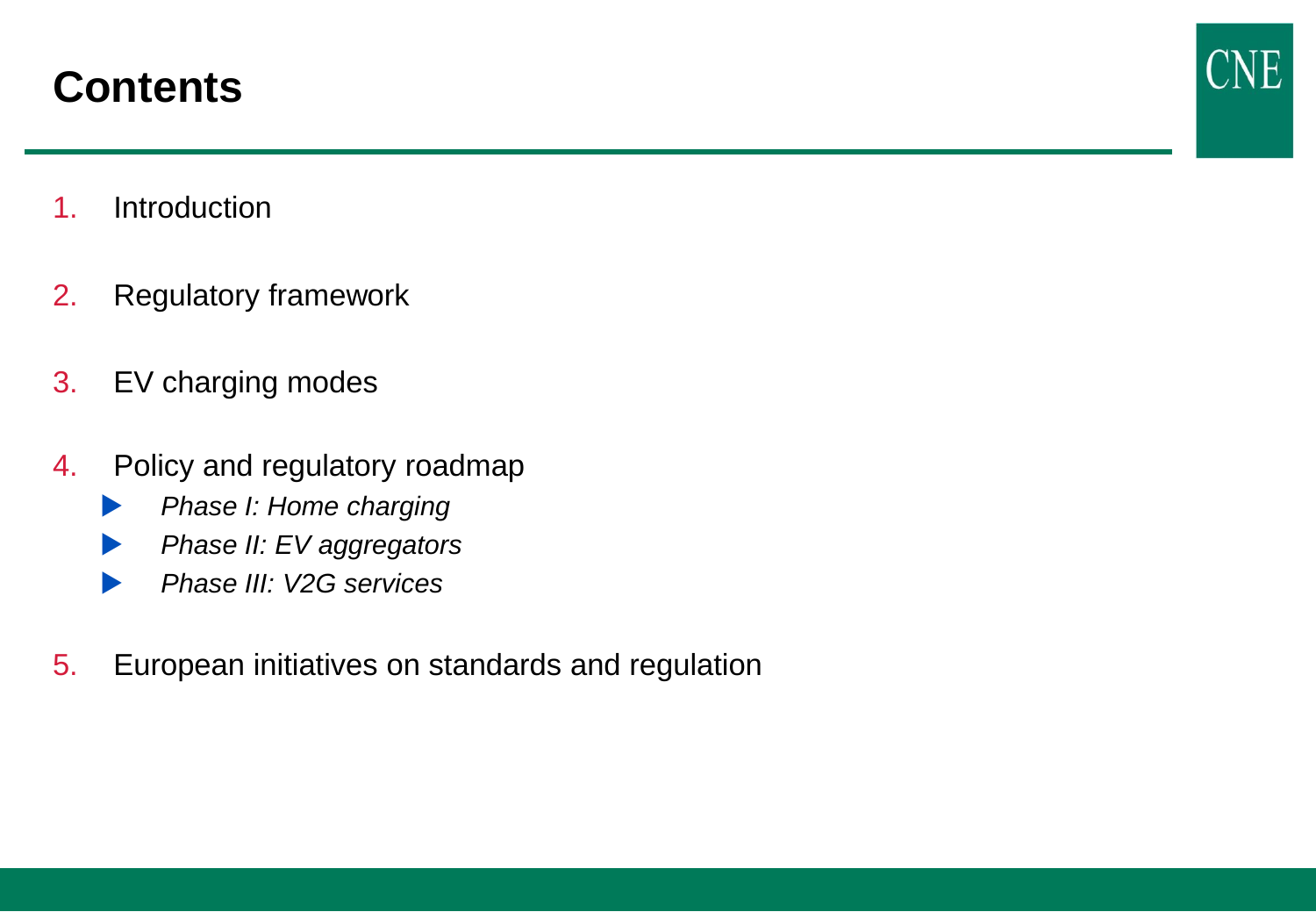#### **Electric vehicles**

 A massive EV penetration is expected in the decade 2020/2030

| <b>VEHICLE</b><br><b>CLASS</b> | <b>DESCRIPTION</b>                                                                                                                                                                                                                                                                       |  |
|--------------------------------|------------------------------------------------------------------------------------------------------------------------------------------------------------------------------------------------------------------------------------------------------------------------------------------|--|
| L7e                            | Quadricycle - Four wheels, with a maximum<br>unladen mass of 400kg or 550kg for a goods<br>carrying vehicle (not including the mass of<br>the batteries in an electrically powered<br>vehicle) and a maximum net power,<br>whatever the type of engine or motor, of<br>15 <sub>k</sub> W |  |
| M1                             | Passenger vehicle, four wheels and up to 8<br>seats in addition to the driver's seat.                                                                                                                                                                                                    |  |
| N <sub>1</sub>                 | Goods-carrying vehicle, four wheels, with a<br>maximum laden mass of 3500kg.                                                                                                                                                                                                             |  |
| N <sub>2</sub>                 | Goods-carrying vehicle, four wheels, with a<br>maximum laden mass between 3,500kg and<br>12,000kg.                                                                                                                                                                                       |  |

Table 5: Vehicle classes [5]



| <b>Type</b>    |             | <b>Standard Battery</b><br><b>Charging Rates (kW)</b> |            |            | <b>Fast Charge</b><br>Rate* (kW) |
|----------------|-------------|-------------------------------------------------------|------------|------------|----------------------------------|
|                |             | Mode                                                  | <b>Min</b> | <b>Max</b> | Range                            |
| L7e            | <b>BEV</b>  | 3                                                     | 1          | 3          | $3 - 7.5$                        |
| M <sub>1</sub> | <b>BEV</b>  | 3                                                     | 2          | 9          | $3 - 240$                        |
|                | <b>PHEV</b> | 3                                                     | 3          | 5          | 11                               |
|                | <b>EREV</b> | 3                                                     | 3          | 5          |                                  |
| N <sub>1</sub> | <b>BEV</b>  | 3                                                     | 1          | 3          | $10 - 45$                        |
|                | <b>PHEV</b> | 3                                                     | 3          | 3          | 11                               |
|                | <b>EREV</b> | 3                                                     | 3          | 5          |                                  |
| N <sub>2</sub> | BEV         | 10                                                    |            |            | $35 - 60$                        |

Table 19: Summary table of battery charging rates for use in model. (\*Maximum value of fast charge rate may exceed charging point capabilities, so maximum values if used in modelling should be used with caution)

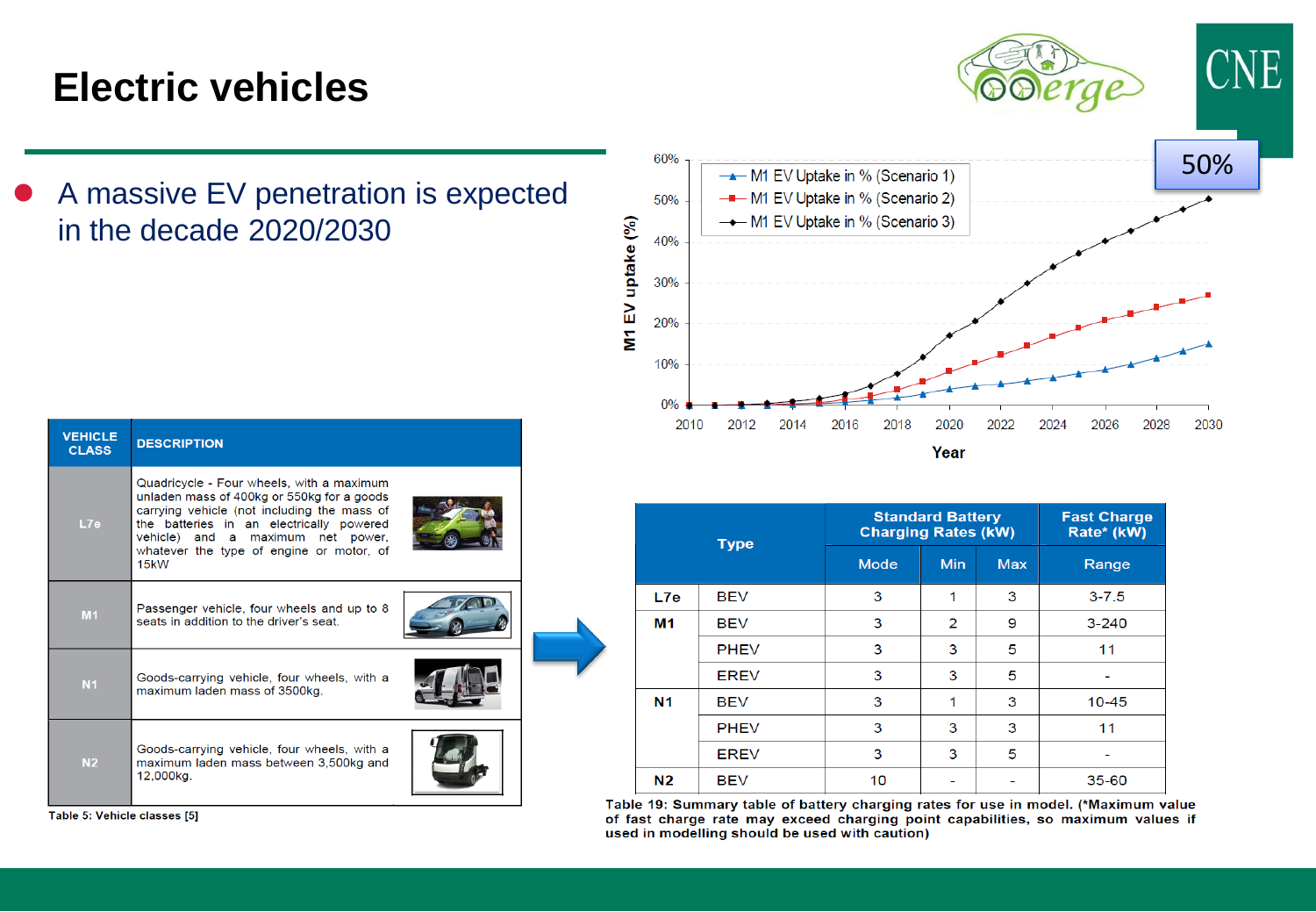## **Advantages of EVs**

- Reduction of carbon emissions and increasing energy efficiency (road transport)
- Reduction of pollutants and noise in urban areas
- Reduction of dependence on external fossil fuels
- Increasing power system flexibility for high penetration of renewables (Spain)



*Source: European Environment Agency*

*EU CO2 emission targets per vehicle (g/km) Source: ACEA / European Parliament*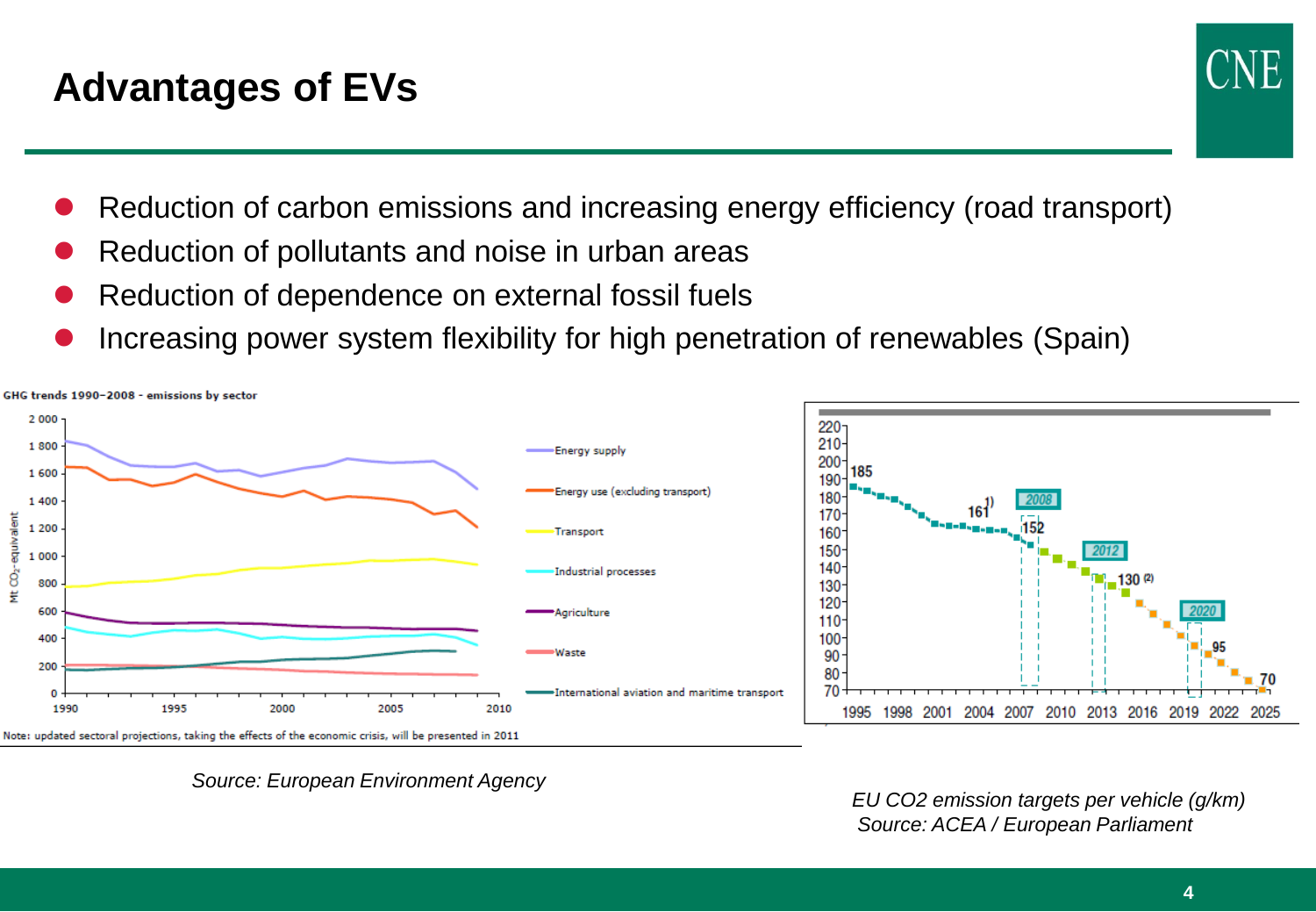#### **Economic benefits from smart EV charging: generation**

No need for new generation investment and reduction of fuel costs





Figure 96 - Effect of smart charging scenario on Spain's electricity demand

*Source: Report D2.1. Merge project. http://www.ev-merge.eu*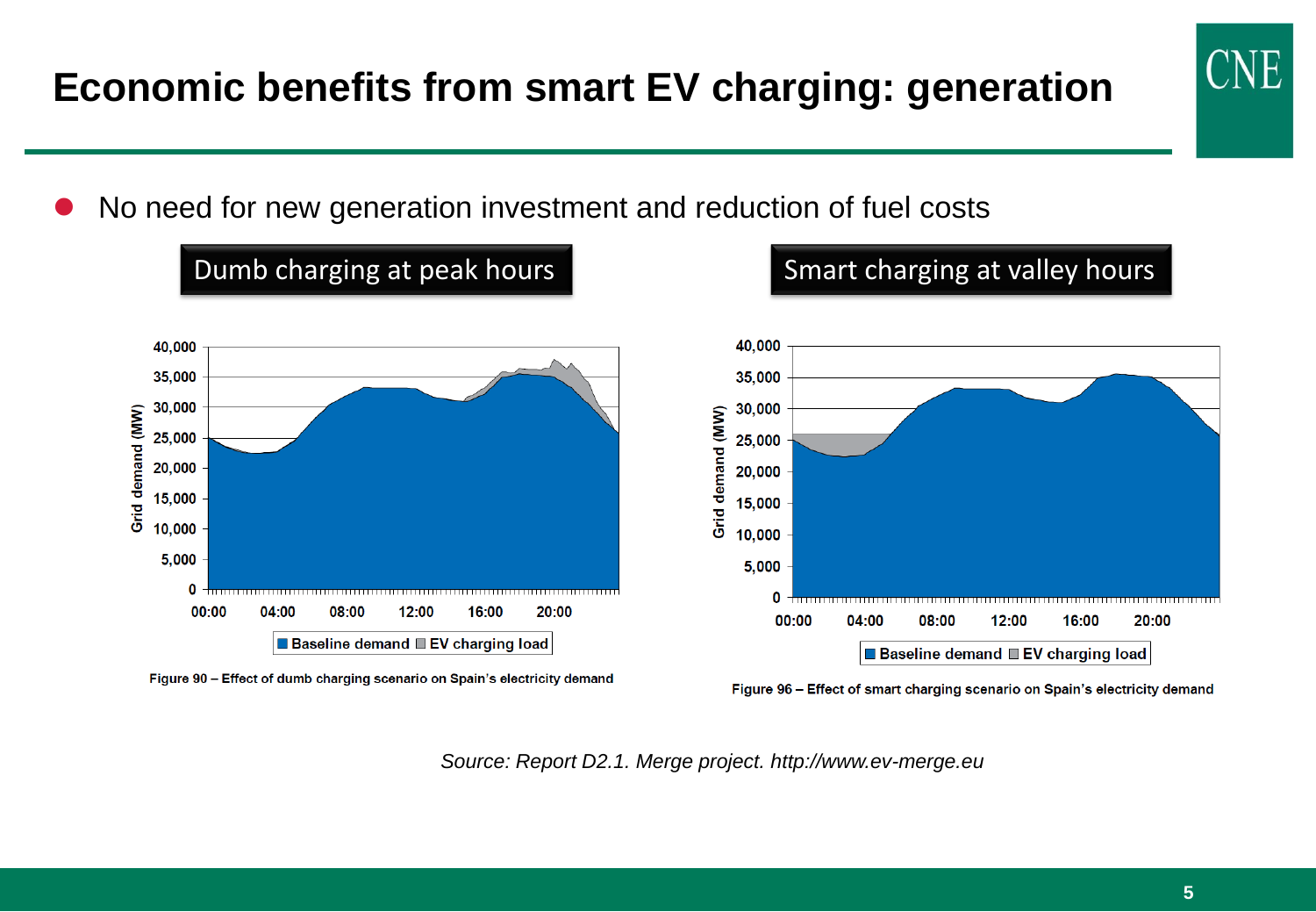## **Economic benefits from smart EV charging: distribution**

Simulation: Area with 170.000 electricity consumers and 31.200 EVs (2030)

UNE

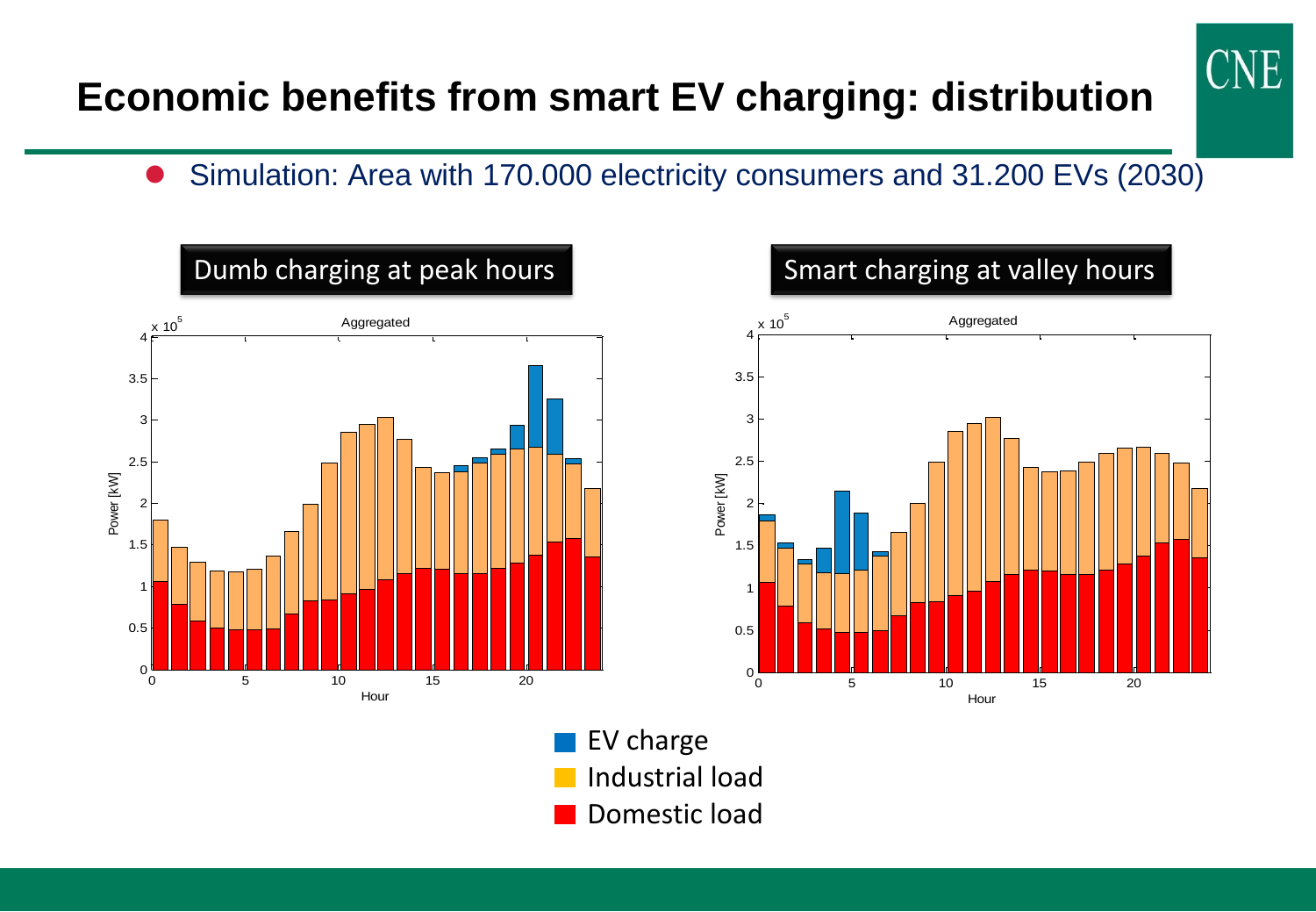## **Economic benefits from smart EV charging: distribution**

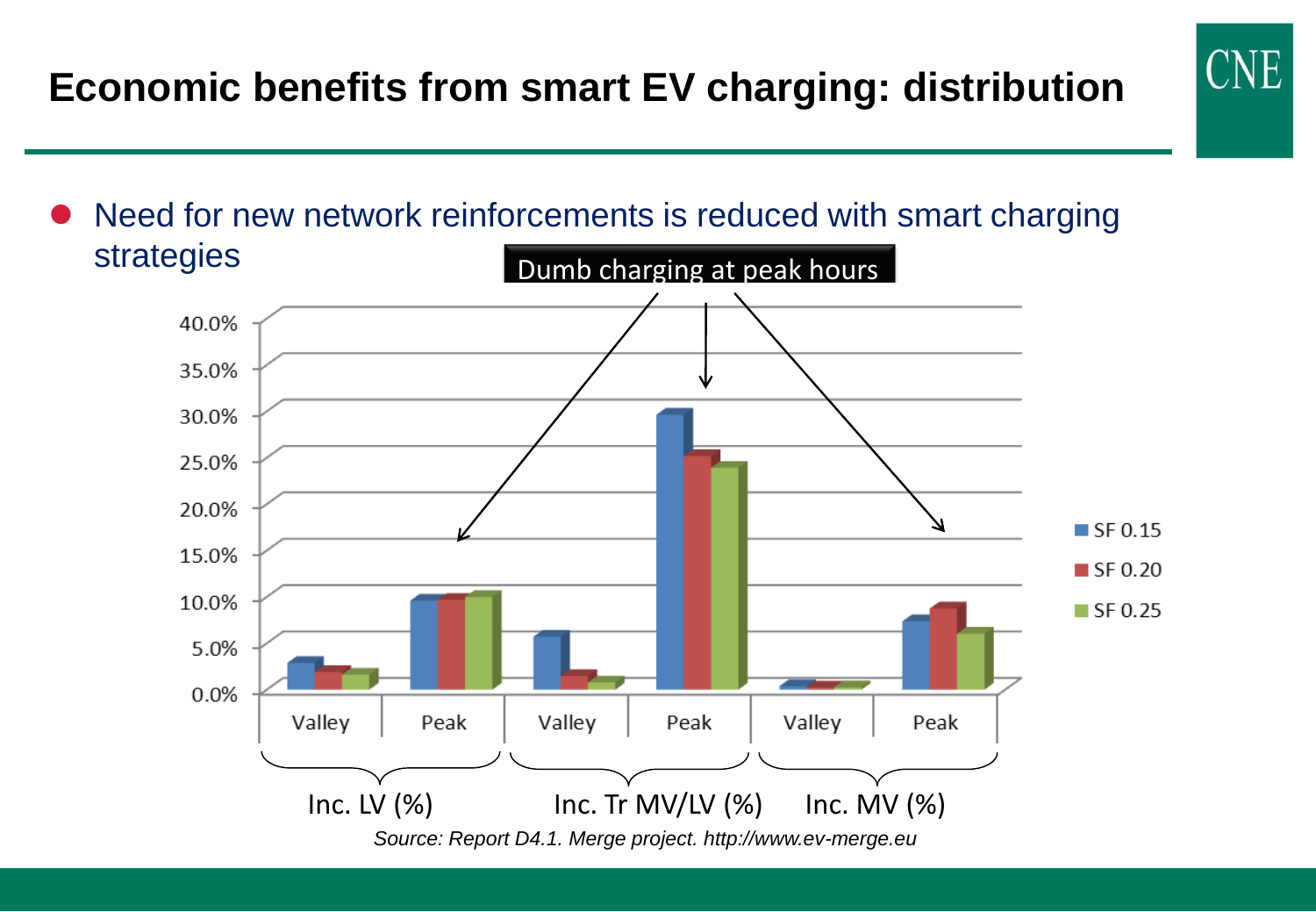## **REGULATORY FRAMEWORK**



UNE

#### **Existing and new agents**:

- TSO,DSO, Supplier, Final customer
- EV charging manager, EV supplier-aggregator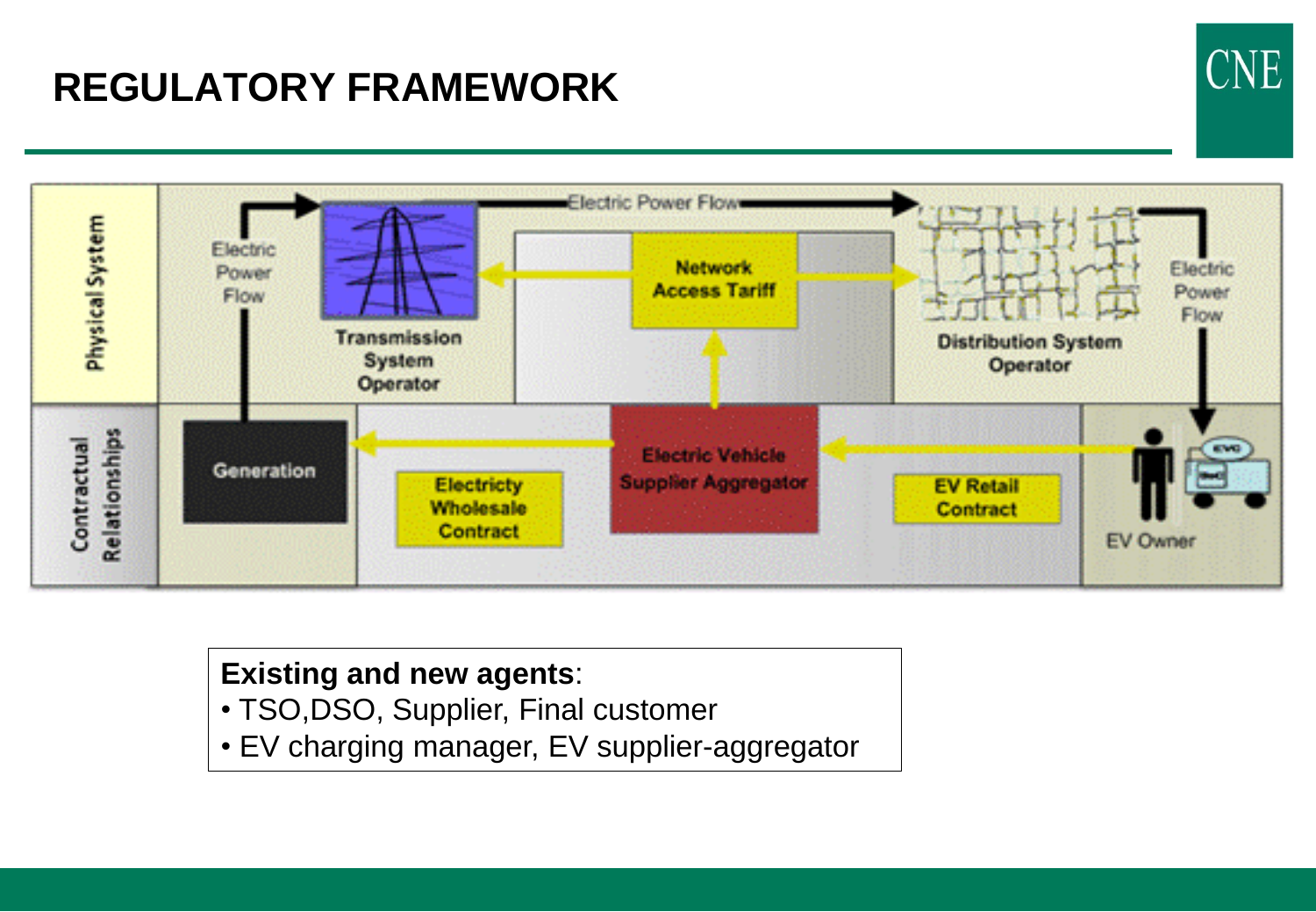

# • New Entrants in the Electricity Market

- *EV charging (point) manager (CPM) in private charging areas*
	- **→ Office-/Commercial Building/Recharge Station Owner**
	- Acts as final customer but may buy and resell energy under commercial agreements for EV charging services (RD 647/2011 Spanish legislation)
	- **★Technical capability and financial liability required by legislation**

CPM

- *EV electricity supplier-aggregator (EVS-A)*
	- $\rightarrow$  Procurs and resells energy for EV charging in competition with others
	- **► Contracts with EV not location based**
	- Aggregates multiple EV contracts and would play key role for V2G

EVS-A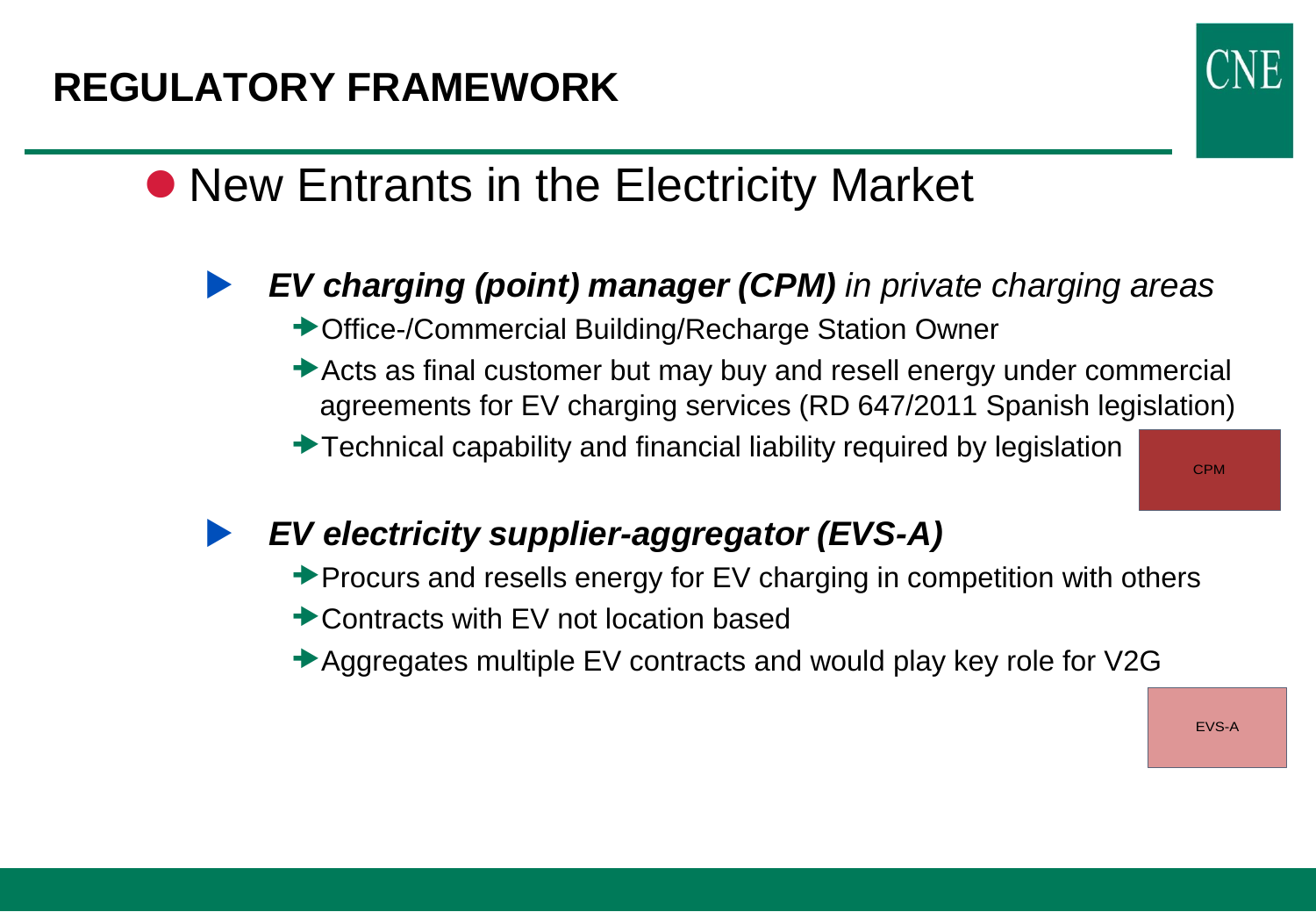## **EV CHARGING MODES**

#### **Location**:

- *home*
- *private areas ownership (shopping, office, gas station...)*
- *public infrastrucutre*
- **EV charging agent**:
	- *Charging point manager (CPM as electricity final consumer)*
	- *EV Supplier-aggregator*
- **EV charging control**:
	- *dumb charging (uncontrolled)*
	- *time-of-use prices (home and CPMs)*
	- *smart charging via EV aggregators (market optimization)*
	- *V2G injecting power into the grid (V2G-V2B-V2H)*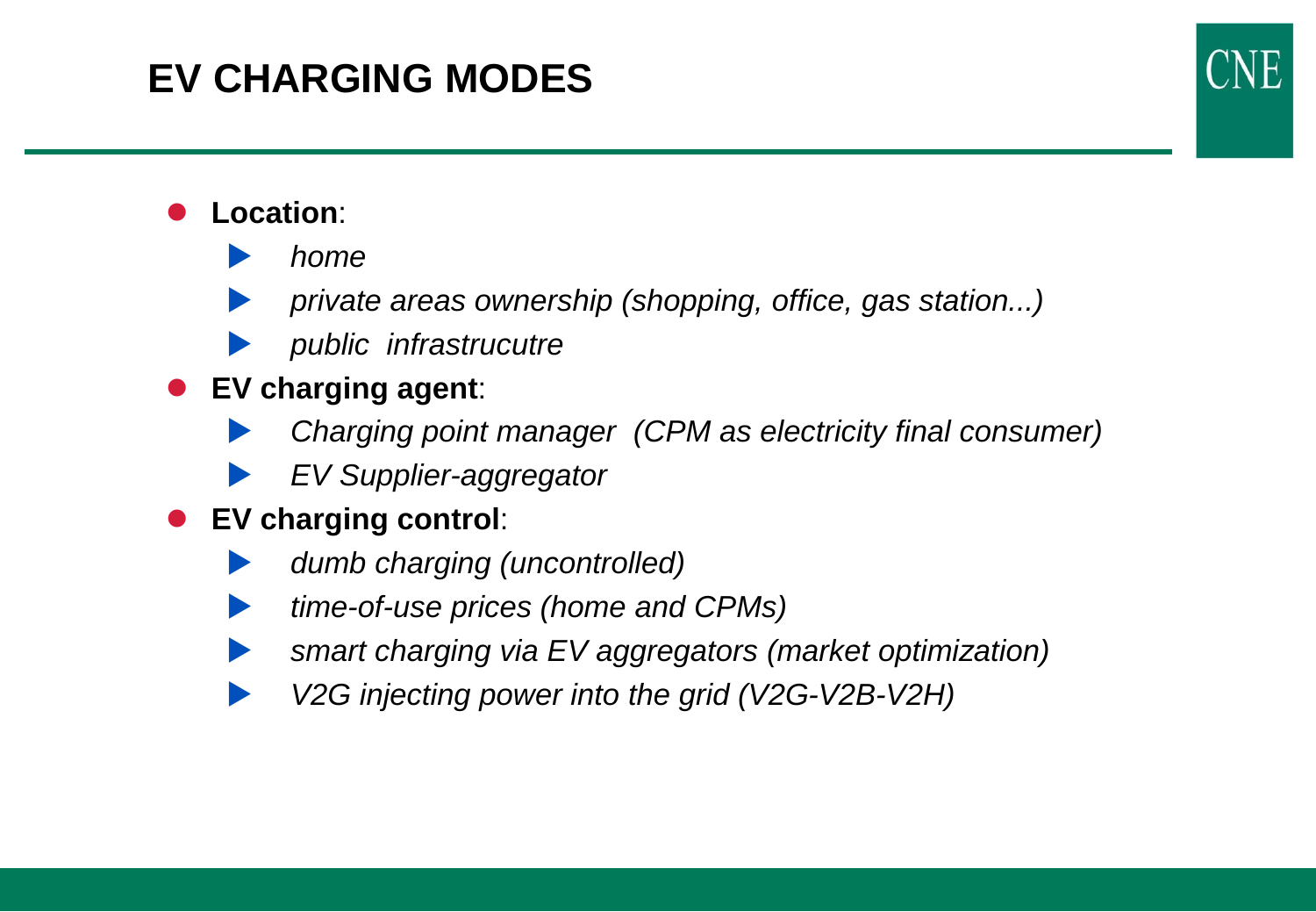## **POLICY AND REGULATORY ROADMAP**



• Three development stages of EV integration

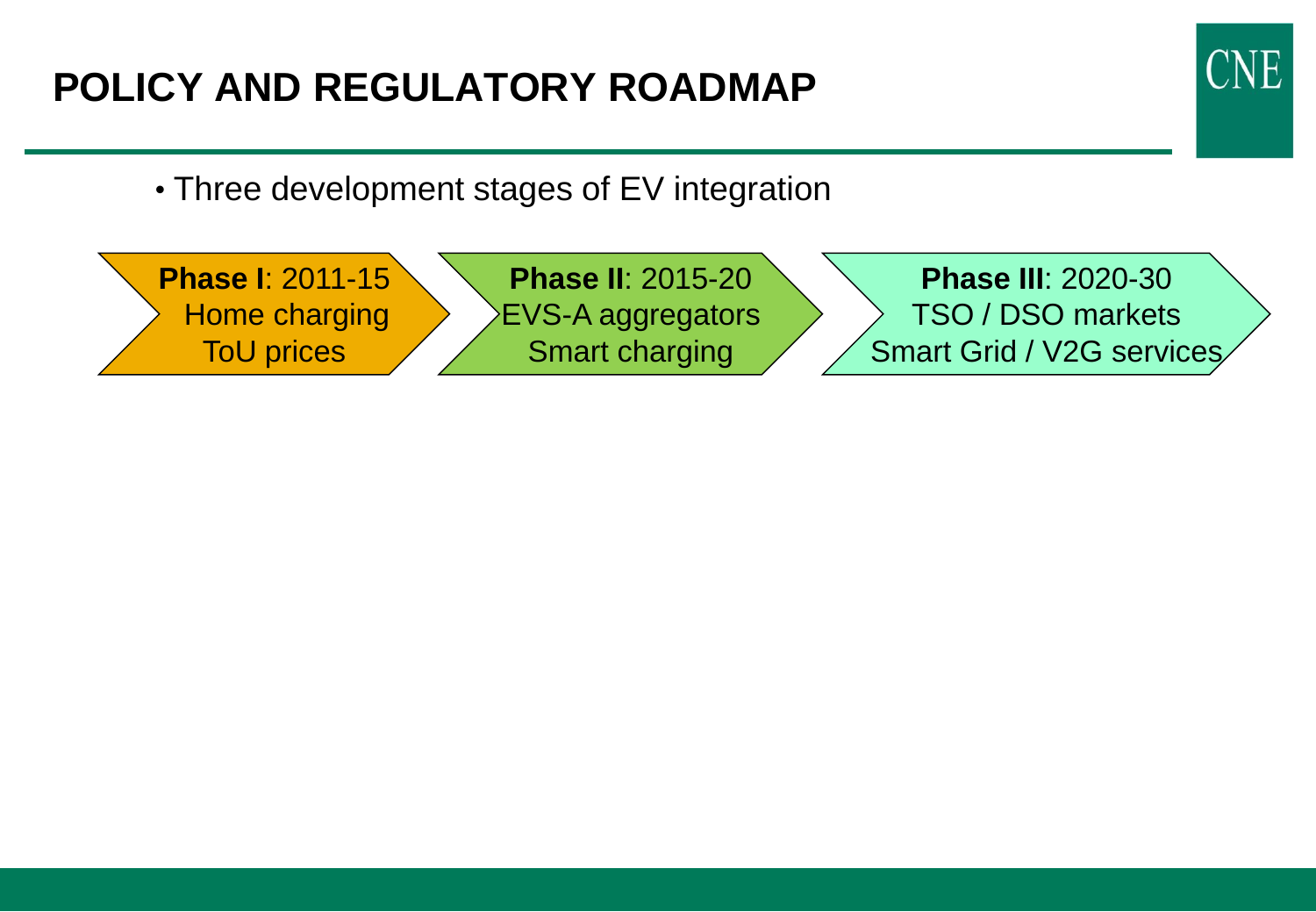## **POLICY AND REGULATORY ROADMAP**

Three development stages of EV integration





- *Phase I: EV home charging and private areas charging (charging stations and others)*
	- Charging based on time-of-use prices (with a timing device night charging would be cheaper)
	- Implementation of smart meters in the interface with the electric company
	- **→ Legislation should develop the figure of Charging Point Manager** (CPM) allowed to resell energy for EV charging
	- Keep the technical requirements and financial liabilities for CPMs simple  $\Rightarrow$  facilitate the uptake of EV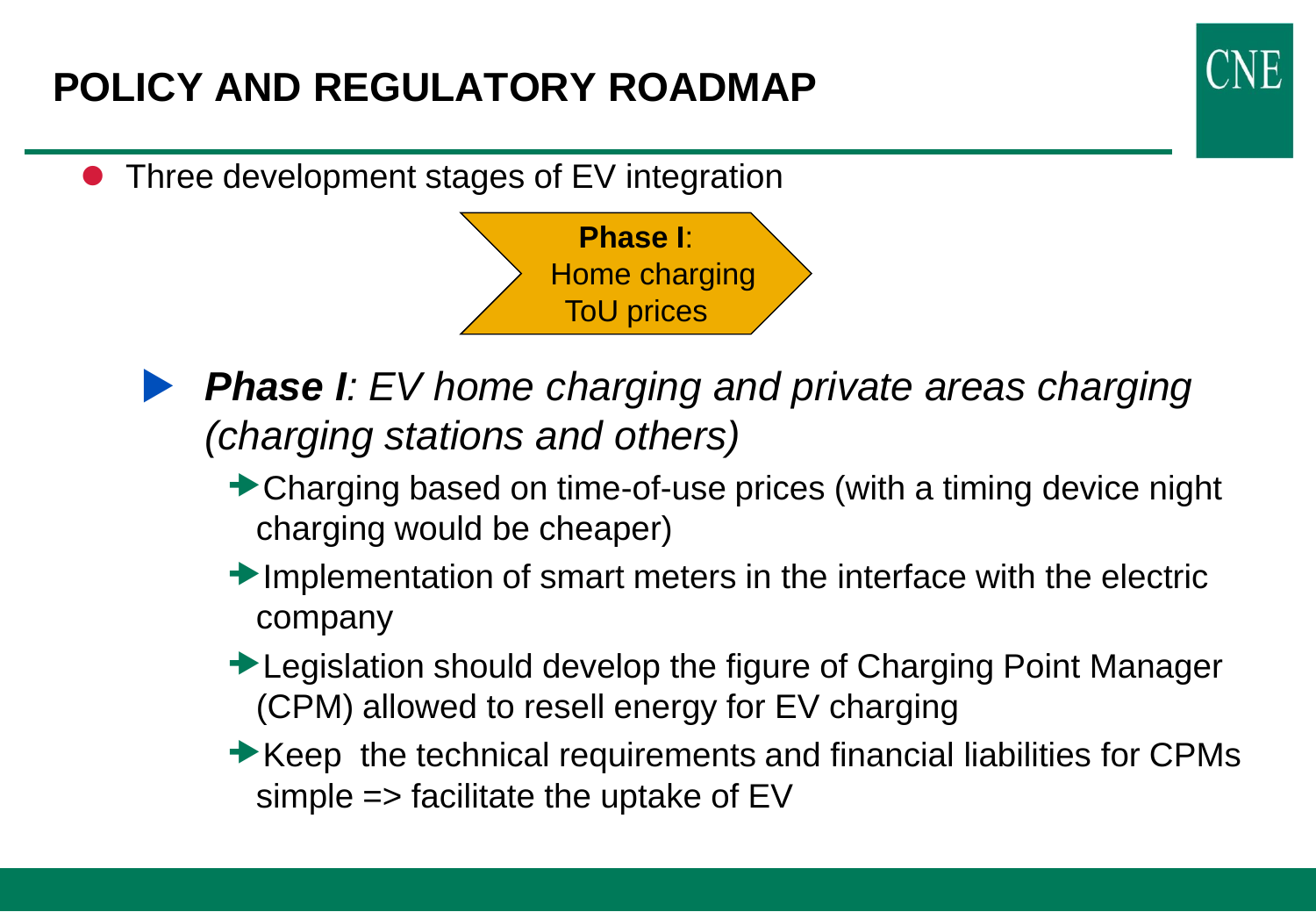## **EV home charging**



- EV is integrated with the rest of home loads
- Supply contract with the home supplier
- Charging installation very simple owned by the home
- Recommended to install a smart meter for time-of–use prices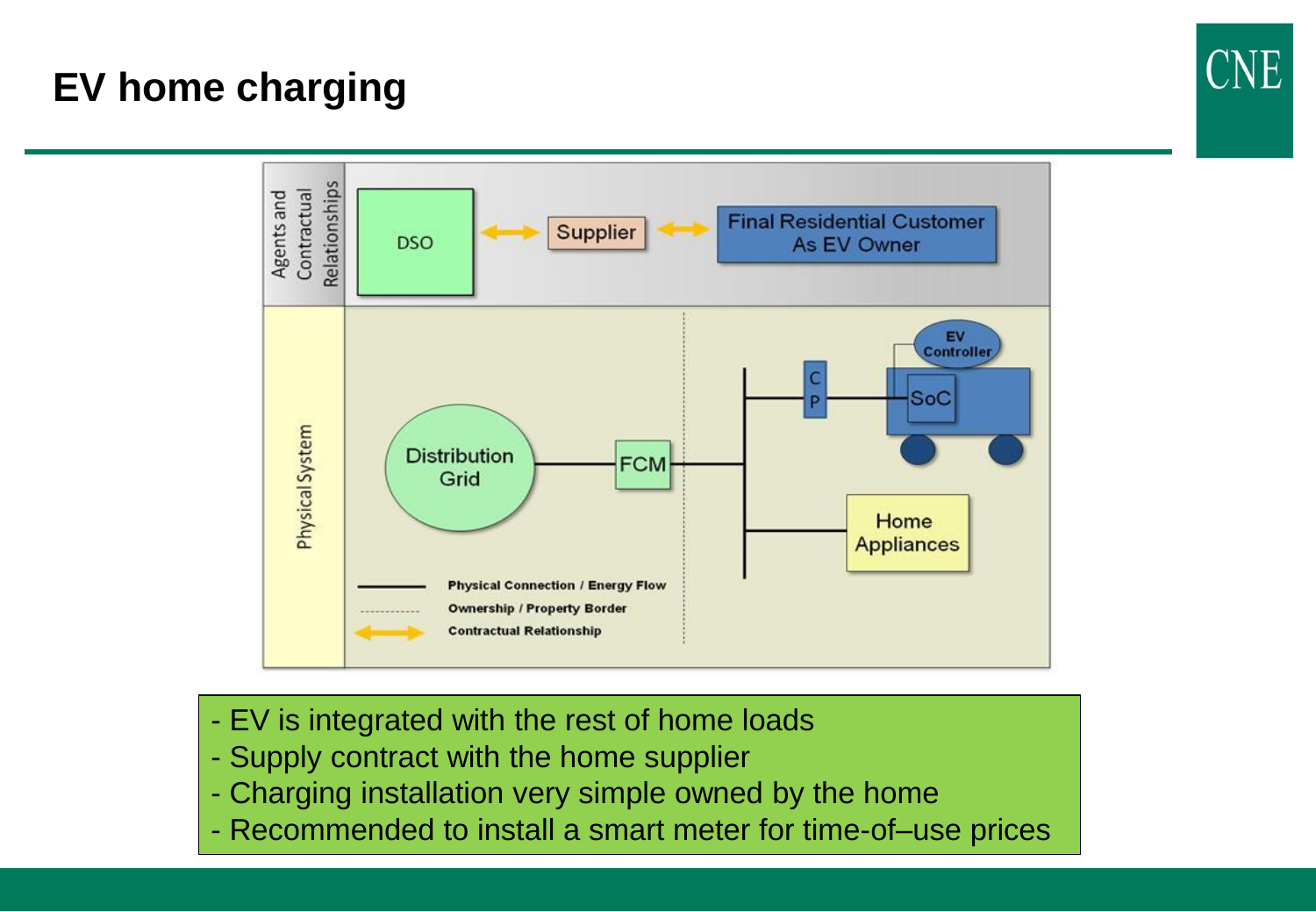## **POLICY AND REGULATORY ROADMAP**

Three development stages of EV integration



- *Phase II: Multiple EVS-As and smart charging (market optimization)*
	- **→ New business model of EV supplier-aggregators with thousands of** EV contracts
	- Smart charging of EVs for load management and risk hedging in the electricity market
	- **→ Development of expensive charging infrastructure in public sites (role** of DSOs / municipalities)
	- **→ Design a regulatory framework for recovering those investments**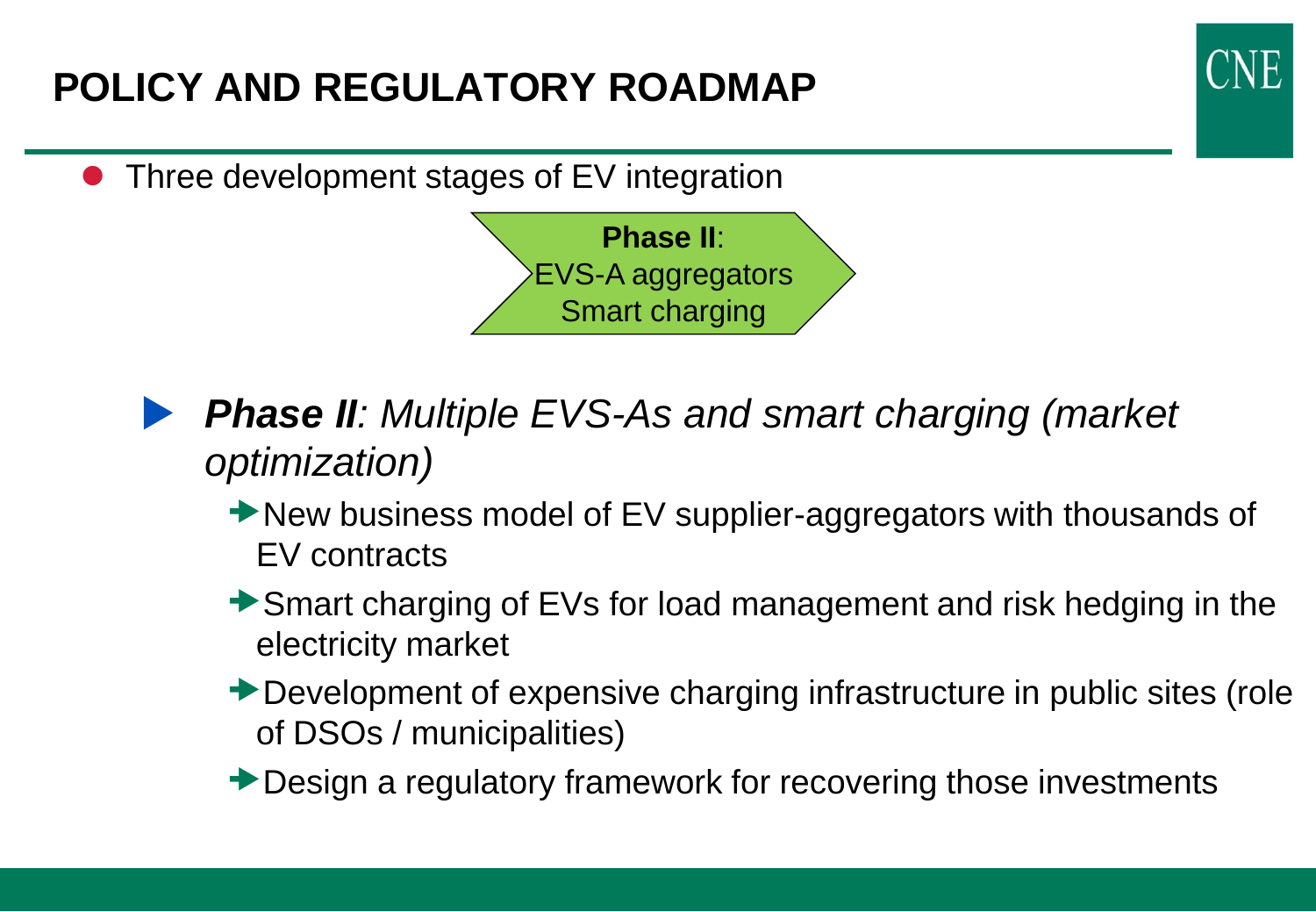## **EVS-A aggregators (role for DSOs or municipalities)**



- Multiple EV supplier-aggregators (EVS-A)
- Supply contract between each EV owner and each EVS-A (not location based)
- The EVS-A would manage the portfolio of EVs in the market (load forecast and control)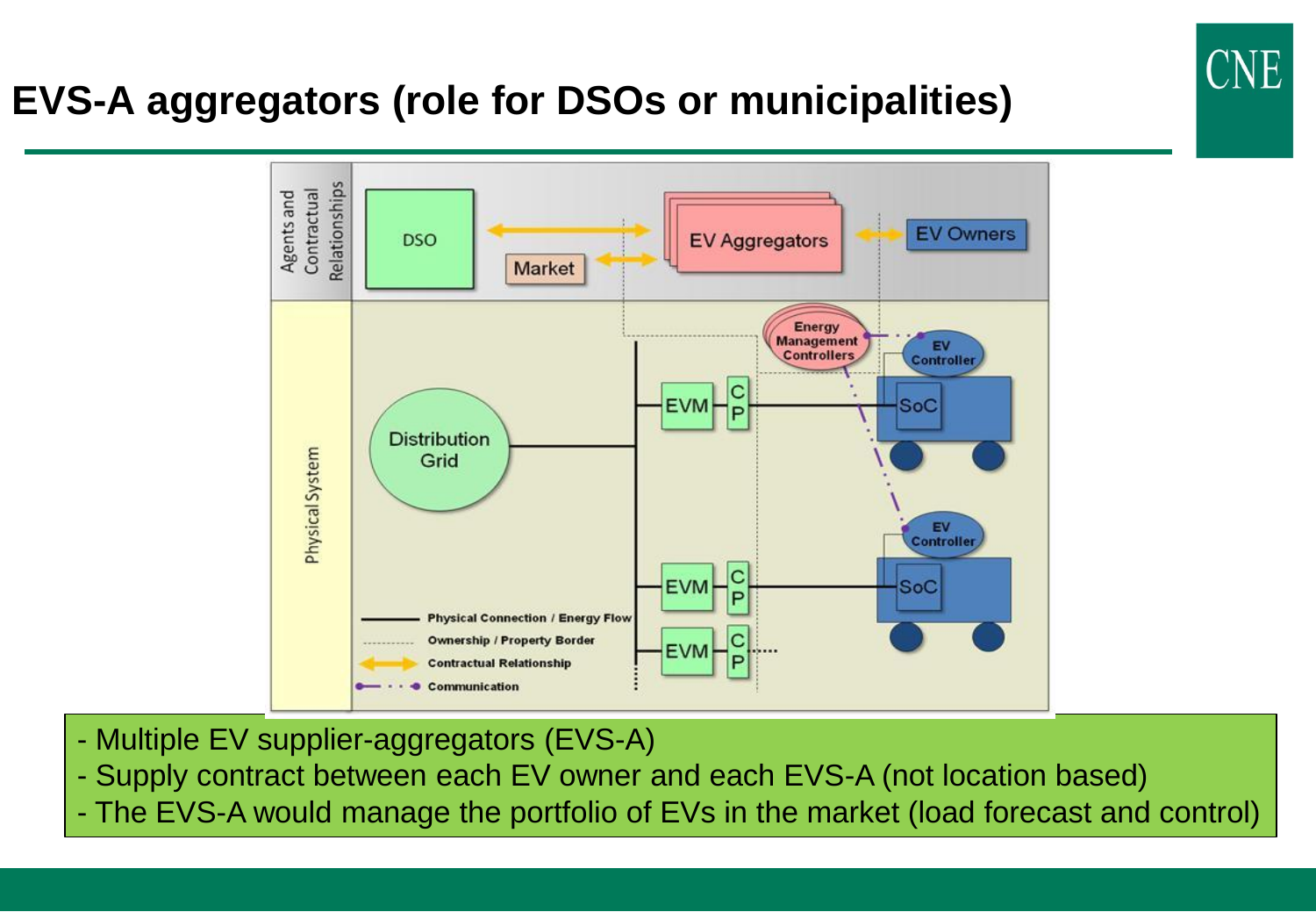## **Role for DSOs and load control**



- Saving investment through active networks (DMS functions including load response)
- Adequate remuneration scheme for investment in new technologies
- Savings in network infrastructure should be quantified (performance based regulation)
- Example: Intelligent recharge management system (IRMS) located in garage building blocks: distribution network investment reduced by 6 times

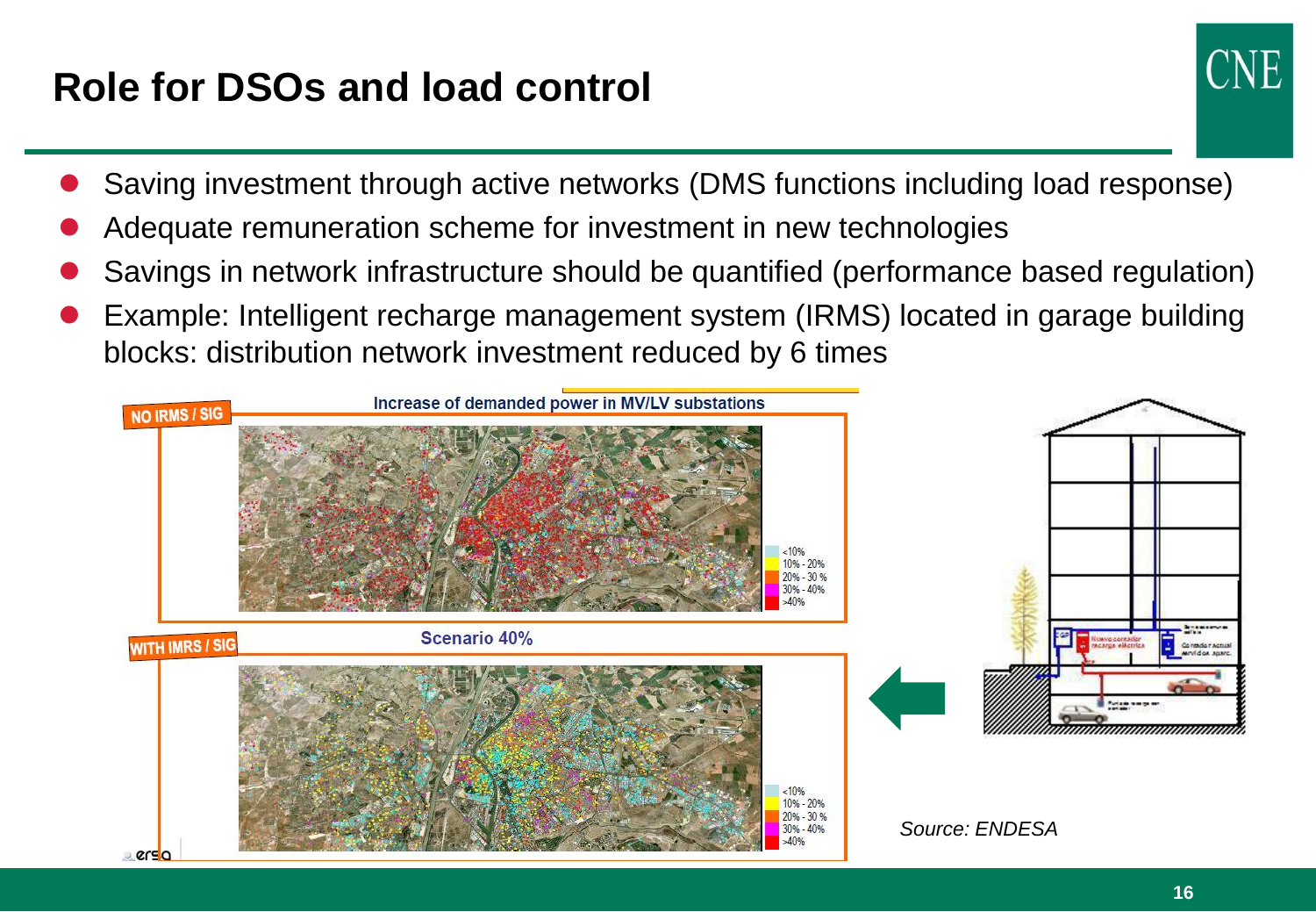## **POLICY AND REGULATORY ROADMAP**

Three development stages of EV integration

**Phase III**: TSO / DSO markets Smart Grid / V2G services

- *Phase III: V2G services procurement in balancing and ancillary services markets and DSO local requirements*
	- More sophisticated control, measurement, and billing infrastructure deployed by EVS-As (full deployment of smart grid concept)
	- Procurement of frequency reserves and voltage services (role in the integration of renewables)
	- **→ Need of cost/benefit studies to assess the profitability of these** businesses (open issue is the warranty of battery performance by car manufacturers)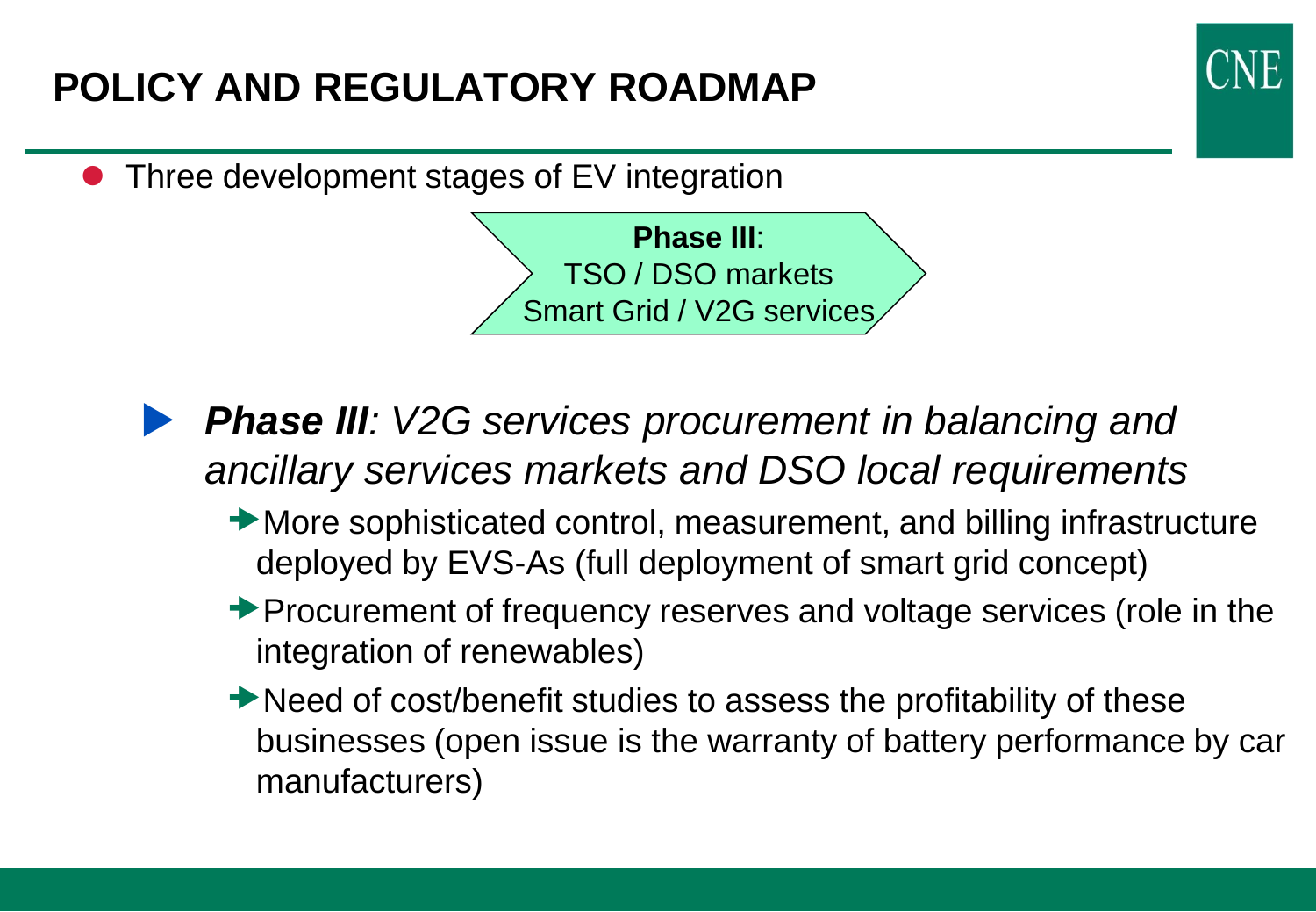## **V2G services through EVS-A (smart grid applications)**



- EV supplier-aggregator (EVS-A) provides services to the TSO
- The EVS-A aggregates thousands of home connected EVs
- V2G services: balancing energy and frequency regulation
- The technical requirements for control, metering and billing are more complex
- The use of the batteries for injecting power is still an open issue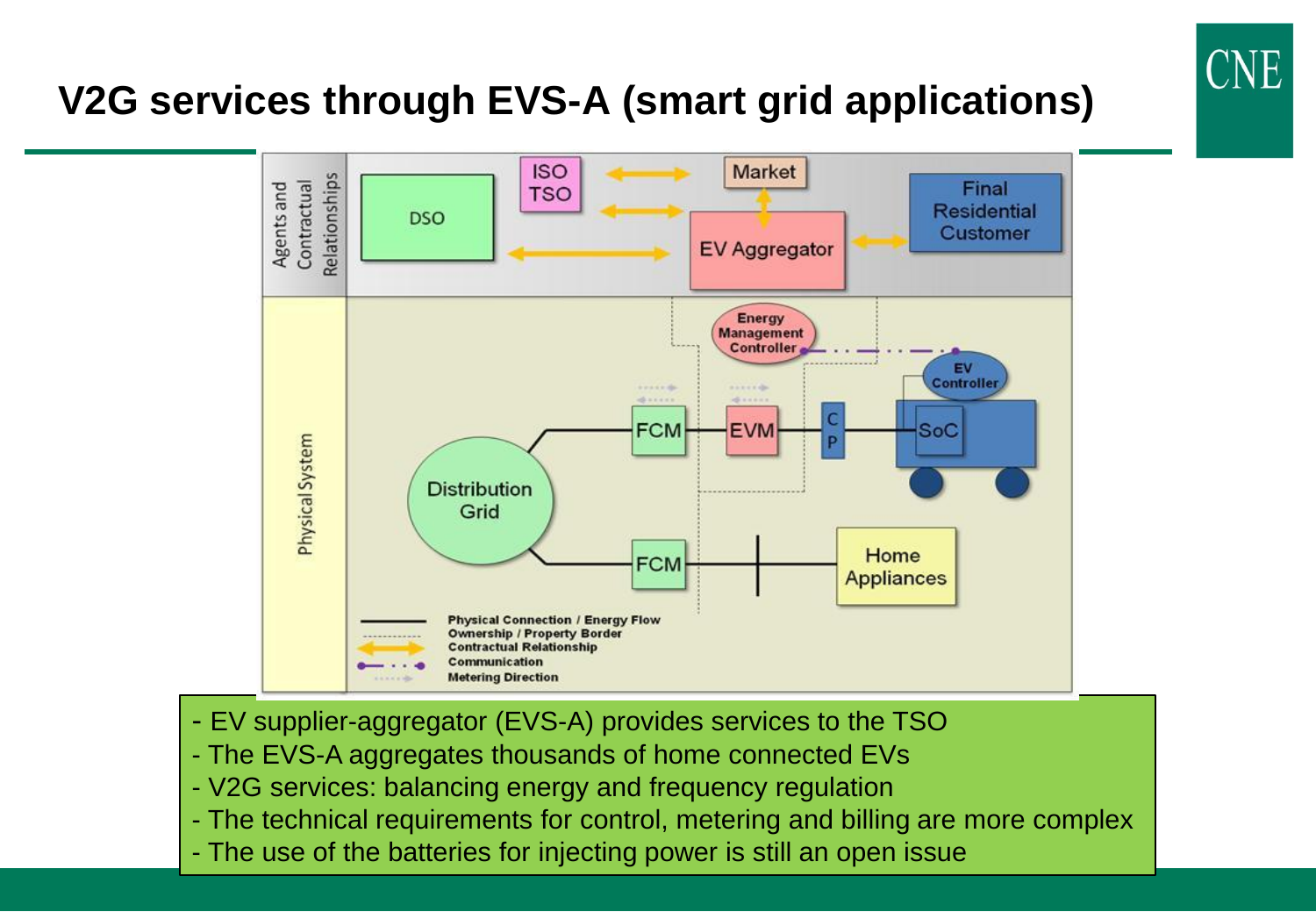#### **European initiatives on standards and regulation**



- EC standardization mandate to CEN, CENELEC and ETSI concerning the charging of electric vehicles (Mandate/468, 4th June 2010). Review standards for:
	- *Interoperability and connectivity between:*
		- **Electricity supply point <-> Charger of EV <-> EV battery**
	- *Smart charging issues*
	- *Safety risks and electromagnetic compatibility of the EV charger*
- CEER questionnaire on electromobility and regulatory challenges for EV recharging
	- *NRAs involvement, scenarios, business cases for EV recharging, smart grids and EVs, role of DSOs, energy selling (monovendor vs. multivendor),…*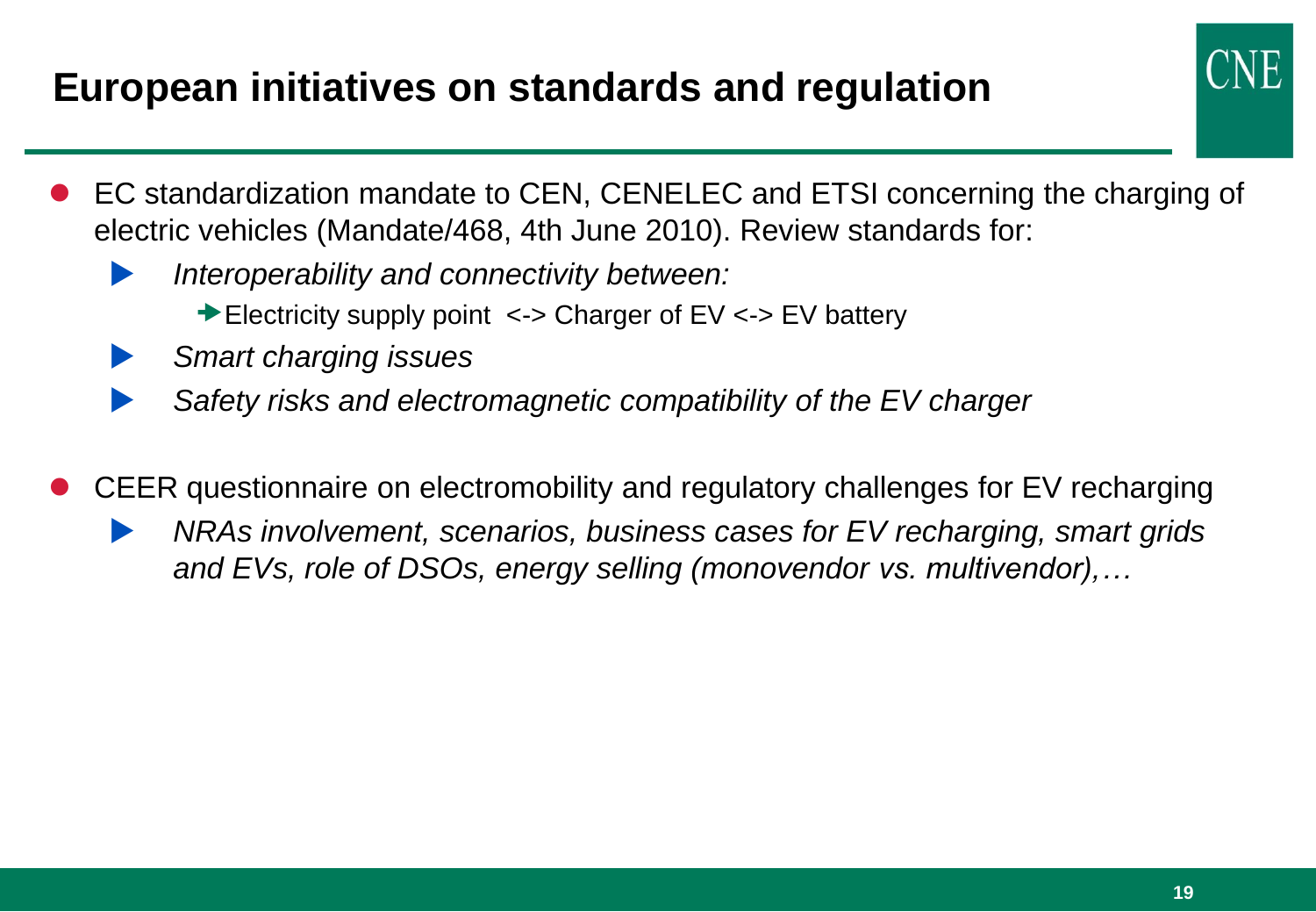#### **European initiatives: smart grids**



- EC Communication COM(2011) 202 "Smart grids: from innovation to deployment" 12th April 2011
	- *Standards*
	- *Data privacy and security*
	- *Regulatory incentives*
	- *Retail markets in the interest of consumers*
	- *Support for innovation*
- EC standardization mandate to CEN, CENELEC and ETSI to support European Smart Grid deployment (Mandate/490, 1st March 2011). Deliverables:
	- *A technical reference architecture*
	- *A set of standards for information exchange and integration of all users into the electric system operation*
	- *Enable stakeholder interactions in the standardization process (interoperability, security, privacy, etc)*